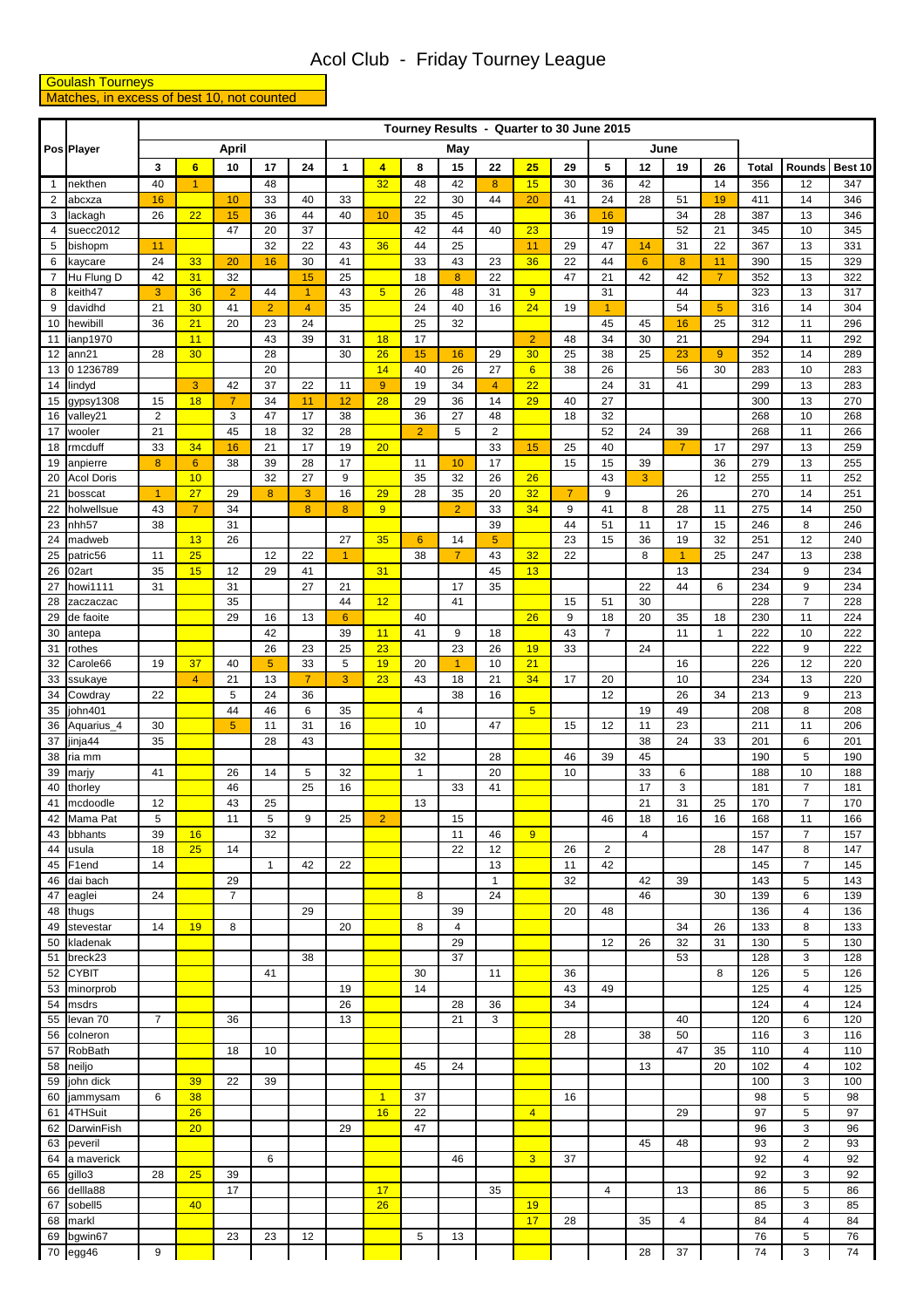| $71$             | manorlass                   |                 |                |    |       |      |                |                         |            |    | 30             |                |                | 33          | 11           |                  |                | 74               | 3                         | 74                                    |
|------------------|-----------------------------|-----------------|----------------|----|-------|------|----------------|-------------------------|------------|----|----------------|----------------|----------------|-------------|--------------|------------------|----------------|------------------|---------------------------|---------------------------------------|
| 72               | Blackpuddi                  |                 |                |    |       |      | 36             | 34                      |            |    |                |                |                |             |              |                  |                | 70               | $\sqrt{2}$                | $\overline{70}$                       |
| 73               | ppanther42                  |                 |                |    |       |      |                |                         | 23         |    | 38             |                |                |             |              | 9                |                | 70               | $\ensuremath{\mathsf{3}}$ | 70                                    |
|                  |                             |                 |                |    |       |      | 38             |                         | 31         |    |                |                |                |             |              |                  |                | 69               | $\mathbf 2$               | 69                                    |
| ${\bf 74}$       | gnikul                      |                 |                |    |       |      |                |                         |            |    |                |                |                |             |              |                  |                |                  |                           |                                       |
| ${\bf 75}$       | casey2                      |                 |                |    |       | 14   |                |                         | 46         |    | $\overline{7}$ |                |                |             |              |                  |                | 67               | $\mathsf 3$               | 67                                    |
| 76               | julianmr1                   |                 |                |    | 40    | $10$ |                |                         | 16         |    |                |                |                |             |              |                  |                | 66               | $\mathsf 3$               | 66                                    |
| $77 \,$          | cranerg                     |                 |                |    |       | 34   |                |                         |            |    |                |                | 15             |             | 15           |                  |                | 64               | $\mathbf{3}$              | 64                                    |
| 78               | dmdavid                     | 44              | 9              |    | 3     |      |                |                         |            |    |                |                |                |             |              | $\boldsymbol{2}$ |                | 58               | $\overline{4}$            | 58                                    |
| 79               | braidsider                  |                 | 18             |    |       |      |                |                         |            |    |                |                |                |             |              | 37               |                | 55               | $\sqrt{2}$                | 55                                    |
| 80               | petamoon                    |                 |                |    |       |      |                |                         |            |    |                |                |                |             |              | 55               |                | 55               | $\mathbf{1}$              | 55                                    |
| 81               | paulinecas                  |                 |                |    |       |      |                | 23                      |            |    |                |                |                | 31          |              |                  |                | 54               | $\sqrt{2}$                | 54                                    |
| 82               | sientje                     |                 |                | 48 |       |      |                |                         | $\sqrt{3}$ | 3  |                |                |                |             |              |                  |                | 54               | $\mathsf 3$               | 54                                    |
| 83               | Pa Bu                       |                 |                |    |       |      |                |                         |            | 47 |                |                |                | 6           |              |                  |                | 53               | $\overline{c}$            | 53                                    |
| 84               | maryarm                     |                 |                | 13 | $9\,$ |      |                |                         |            |    |                |                |                | 29          |              |                  |                | 51               | 3                         | 51                                    |
|                  |                             |                 |                |    |       |      |                |                         |            |    |                |                |                |             |              |                  |                |                  |                           |                                       |
| 85               | david130                    |                 |                |    |       |      |                |                         |            | 6  | 6              |                |                | 37          | $\mathbf{1}$ |                  |                | 50               | $\overline{\mathbf{4}}$   | 50                                    |
| 86               | ApwarD                      |                 |                |    |       |      |                |                         |            |    |                |                | 39             | $\mathbf 5$ |              |                  | $\overline{4}$ | 48               | $\ensuremath{\mathsf{3}}$ | 48                                    |
| 87               | horbury                     |                 |                |    |       |      |                |                         |            |    |                |                |                | 29          |              | 19               |                | 48               | $\mathbf 2$               | 48                                    |
| 88               | busby10                     |                 |                |    |       |      |                |                         |            |    |                |                | 46             |             |              |                  |                | 46               | $\mathbf{1}$              | 46                                    |
| 89               | hybertz                     |                 |                |    |       |      |                |                         |            |    |                |                |                |             |              | 46               |                | 46               | $\mathbf{1}$              | 46                                    |
| 90               | Lynda Bird                  |                 |                |    |       |      |                |                         |            |    |                |                |                |             | 33           |                  | 13             | 46               | $\sqrt{2}$                | 46                                    |
| 91               | 071307                      |                 |                |    | 45    |      |                |                         |            |    |                |                |                |             |              |                  |                | 45               | $\mathbf{1}$              | 45                                    |
| 92               | Frances 64                  |                 |                |    |       |      |                |                         |            |    |                |                |                |             |              | 45               |                | 45               | $\mathbf{1}$              | 45                                    |
| 93               | 6th ace                     |                 |                |    |       |      |                |                         |            |    | 42             |                |                |             |              |                  |                | 42               | $\mathbf{1}$              | 42                                    |
| 94               | $\overline{\text{Clare}}$ B |                 |                |    |       |      |                |                         |            |    | 38             |                | 4              |             |              |                  |                | 42               | $\overline{c}$            | 42                                    |
| 95               | a skylark                   |                 |                |    |       |      |                | 30                      | 9          |    |                |                |                |             |              |                  |                | 39               | $\sqrt{2}$                | 39                                    |
|                  |                             |                 | 35             |    |       |      | 3              |                         |            |    |                |                |                |             |              |                  |                | 38               | $\sqrt{2}$                | $\overline{38}$                       |
| 96               | cynta                       |                 |                |    |       |      |                |                         |            |    |                |                |                |             |              |                  |                |                  |                           |                                       |
| 97               | thomsonk52                  | 30              |                |    | 8     |      |                |                         |            |    |                |                |                |             |              |                  |                | 38               | $\sqrt{2}$                | 38                                    |
| 98               | aamesser                    | $\overline{37}$ |                |    |       |      |                |                         |            |    |                |                |                |             |              |                  |                | $\overline{37}$  | $\mathbf{1}$              | 37                                    |
| 99               | Davebridge                  |                 |                | 37 |       |      |                |                         |            |    |                |                |                |             |              |                  |                | 37               | $\mathbf{1}$              | 37                                    |
|                  | 100 johnxxxx                |                 | 13             |    |       |      |                |                         |            |    |                | 17             | 3              | 4           |              |                  |                | 37               | 4                         | 37                                    |
|                  | 101 aivars_s                |                 |                |    |       |      |                |                         |            |    |                |                |                | 36          |              |                  |                | 36               | $\mathbf{1}$              | 36                                    |
|                  | 102 dmst                    |                 |                |    |       | 36   |                |                         |            |    |                |                |                |             |              |                  |                | 36               | $\mathbf{1}$              | 36                                    |
|                  | 103 head coach              |                 |                |    | 35    |      |                |                         |            |    |                |                |                |             |              |                  |                | 35               | $\mathbf{1}$              | 35                                    |
|                  | $104$ mrfc                  |                 |                |    |       |      |                |                         |            |    |                | $\overline{1}$ |                |             | 34           |                  |                | 35               | $\sqrt{2}$                | 35                                    |
|                  | 105 TartyStar               |                 |                |    |       |      |                |                         |            |    |                | 35             |                |             |              |                  |                | 35               | $\mathbf{1}$              | 35                                    |
|                  | 106 amoh                    |                 |                |    |       |      |                |                         |            | 21 |                |                |                |             | 13           |                  |                | 34               | $\sqrt{2}$                | 34                                    |
| 107              |                             |                 |                |    |       |      |                |                         |            |    |                |                |                | 18          | 16           |                  |                | 34               | $\sqrt{2}$                | 34                                    |
|                  | Hopespring                  |                 |                |    |       |      |                |                         |            |    |                |                |                |             |              |                  |                |                  |                           |                                       |
|                  | 108 Belringer               |                 |                |    |       |      |                | 33                      |            |    |                |                |                |             |              |                  |                | 33               | $\mathbf{1}$              | 33                                    |
|                  | 109 foxen22                 | 33              |                |    |       |      |                |                         |            |    |                |                |                |             |              |                  |                | 33               | $\mathbf{1}$              | 33                                    |
|                  | 110 hesham_mg               |                 |                | 33 |       |      |                |                         |            |    |                |                |                |             |              |                  |                | 33               | $\mathbf{1}$              | 33                                    |
| 111 vicjil       |                             |                 | 32             |    |       |      |                |                         |            |    |                |                |                |             |              |                  |                | 32               | $\mathbf{1}$              | 32                                    |
|                  | 112 DukeofShef              |                 |                |    |       |      |                |                         |            |    |                |                | 31             |             |              |                  |                | 31               | $\mathbf{1}$              | 31                                    |
|                  | 113 Braigh                  |                 |                | 9  | 17    | 2    |                |                         |            |    |                |                |                |             |              |                  |                | 28               | $\ensuremath{\mathsf{3}}$ | 28                                    |
|                  | 114 falnaje                 |                 |                |    |       |      |                | 28                      |            |    |                |                |                |             |              |                  |                | 28               | $\mathbf{1}$              | 28                                    |
|                  | 115 gputman                 |                 |                |    |       |      |                |                         |            |    |                | 28             |                |             |              |                  |                | $\overline{28}$  | $\mathbf{1}$              | $\overline{28}$                       |
|                  | 116 medeva                  |                 | 28             |    |       |      |                |                         |            |    |                |                |                |             |              |                  |                | 28               | $\mathbf{1}$              | 28                                    |
|                  | 117 Licquor                 |                 |                |    |       |      |                |                         |            |    |                | 27             |                |             |              |                  |                | 27               | $\mathbf{1}$              | 27                                    |
|                  | 118 manxmanx                |                 |                |    |       |      |                |                         |            |    |                |                |                |             |              | 27               |                | 27               | $\mathbf{1}$              | 27                                    |
|                  | 119 Ruah                    |                 |                |    |       |      |                |                         | 27         |    |                |                |                |             |              |                  |                | $\overline{27}$  | $\mathbf{1}$              | 27                                    |
|                  | 120 fusiliar                |                 |                | 26 |       |      |                |                         |            |    |                |                |                |             |              |                  |                | 26               | $\mathbf{1}$              | 26                                    |
|                  |                             |                 |                |    |       |      |                |                         |            |    |                |                |                |             |              |                  |                |                  |                           |                                       |
|                  | 121 qrh747                  |                 |                |    |       |      |                |                         |            |    |                |                |                | 26          |              |                  |                | 26               | $\mathbf{1}$              | 26                                    |
|                  | 122 elgeee                  | 25              |                |    |       |      |                |                         |            |    |                |                |                |             |              |                  |                | 25               | $\mathbf{1}$              | 25                                    |
|                  | 123 myleen                  |                 |                |    |       |      | 10             | 13                      |            |    |                |                | $\mathbf{1}$   |             |              |                  |                | 24               | $\mathsf 3$               | 24                                    |
|                  | 124 shintaro                |                 |                |    |       |      |                | 24                      |            |    |                |                |                |             |              |                  |                | 24               | $\mathbf{1}$              | 24                                    |
|                  | 125 beppina                 |                 |                |    |       | 22   |                |                         |            |    |                |                |                |             |              |                  |                | 22               | $\mathbf{1}$              | 22                                    |
|                  | 126 dympna                  |                 |                |    |       | 22   |                |                         |            |    |                |                |                |             |              |                  |                | 22               | $\mathbf{1}$              | 22                                    |
|                  | 127 Ponteboy                |                 |                |    |       |      |                |                         |            |    |                |                |                | 22          |              |                  |                | 22               | $\mathbf{1}$              | 22                                    |
|                  | 128 caroleset               |                 |                |    |       |      |                |                         |            | 21 |                |                |                |             |              |                  |                | 21               | $\mathbf{1}$              | 21                                    |
| 129              | norod                       |                 |                |    |       |      |                |                         |            |    |                |                |                |             |              | 21               |                | 21               | $\mathbf{1}$              | 21                                    |
| 130              | chillichic                  | 18              |                |    |       |      |                |                         |            |    |                |                |                |             |              |                  |                | 18               | $\mathbf{1}$              | 18                                    |
| $\overline{131}$ | jolly1hey                   |                 |                |    |       |      |                | 15                      |            |    |                |                | $\overline{c}$ |             |              |                  |                | $\overline{17}$  | $\sqrt{2}$                | $\overline{17}$                       |
|                  | 132 jandrew                 |                 |                |    |       |      | 4              |                         |            | 12 |                |                |                |             |              |                  |                | 16               | $\overline{c}$            | 16                                    |
| 133              | charolte                    |                 |                |    |       |      |                |                         |            |    |                |                |                | 9           | 6            |                  |                | 15               | $\overline{c}$            | 15                                    |
|                  | 134 davidtrace              |                 | $\overline{2}$ |    |       |      |                | $6\phantom{a}$          |            |    |                | $\overline{7}$ |                |             |              |                  |                | 15               | $\mathsf 3$               | 15                                    |
|                  | 135 nzbrbt                  |                 | 15             |    |       |      |                |                         |            |    |                |                |                |             |              |                  |                | 15               |                           | 15                                    |
|                  |                             |                 |                |    |       |      |                |                         |            |    |                |                |                |             |              |                  |                |                  | $\mathbf{1}$              |                                       |
|                  | 136 cbb2012                 |                 |                |    |       |      |                |                         |            |    |                |                |                | 13          |              |                  |                | 13               | $\mathbf{1}$              | 13                                    |
| 137              | ajm007                      |                 |                |    |       |      |                |                         | 12         |    |                |                |                |             |              |                  |                | 12               | $\mathbf{1}$              | 12                                    |
|                  | 138 dibarclay               |                 |                |    |       |      |                |                         |            |    |                | 12             |                |             |              |                  |                | 12               | $\mathbf{1}$              | 12                                    |
|                  | 139 Tschuss                 |                 |                |    |       |      |                |                         |            |    |                | 10             |                |             |              |                  |                | 10               | $\mathbf{1}$              | $10$                                  |
|                  | 140 su3ie                   |                 | 9              |    |       |      |                |                         |            |    |                |                |                |             |              |                  |                | 9                | $\mathbf{1}$              | 9                                     |
|                  | 141 zhoraster               |                 |                |    |       |      |                |                         |            |    | 9              |                |                |             |              |                  |                | $\boldsymbol{9}$ | $\mathbf{1}$              | $\boldsymbol{9}$                      |
|                  | 142 $Nae$ <sub>C</sub>      |                 |                |    |       |      | $\overline{7}$ |                         |            |    |                |                |                |             |              |                  |                | $\boldsymbol{7}$ | $\mathbf{1}$              | $\overline{7}$                        |
|                  | 143 SAB7                    |                 |                |    |       |      |                |                         |            |    |                |                | 7              |             |              |                  |                | $\overline{7}$   | $\mathbf{1}$              | $\overline{7}$                        |
|                  | 144 Tramticket              |                 |                |    |       |      |                | $\overline{7}$          |            |    |                |                |                |             |              |                  |                | $\overline{7}$   | $\mathbf{1}$              | $\overline{7}$                        |
|                  | 145 Twinkled1               |                 |                |    |       |      |                |                         |            |    |                |                |                |             |              | 6                |                | 6                | $\mathbf{1}$              | 6                                     |
|                  | 146 Annie T                 |                 |                |    |       |      |                | $\overline{\mathbf{5}}$ |            |    |                |                |                |             |              |                  |                | 5                | $\mathbf{1}$              | $\mathbf 5$                           |
|                  |                             |                 |                |    |       |      |                |                         |            |    |                |                | $\mathbf 5$    |             |              |                  |                | $\overline{5}$   | $\mathbf{1}$              |                                       |
|                  | 147 pipin<br>148 thickjoc   |                 |                |    |       |      |                |                         |            |    |                |                |                |             |              |                  |                | $\overline{5}$   | $\overline{1}$            | $\begin{array}{c} 5 \\ 5 \end{array}$ |
|                  |                             |                 | 5 <sub>1</sub> |    |       |      |                |                         |            |    |                |                |                |             |              |                  |                |                  |                           |                                       |